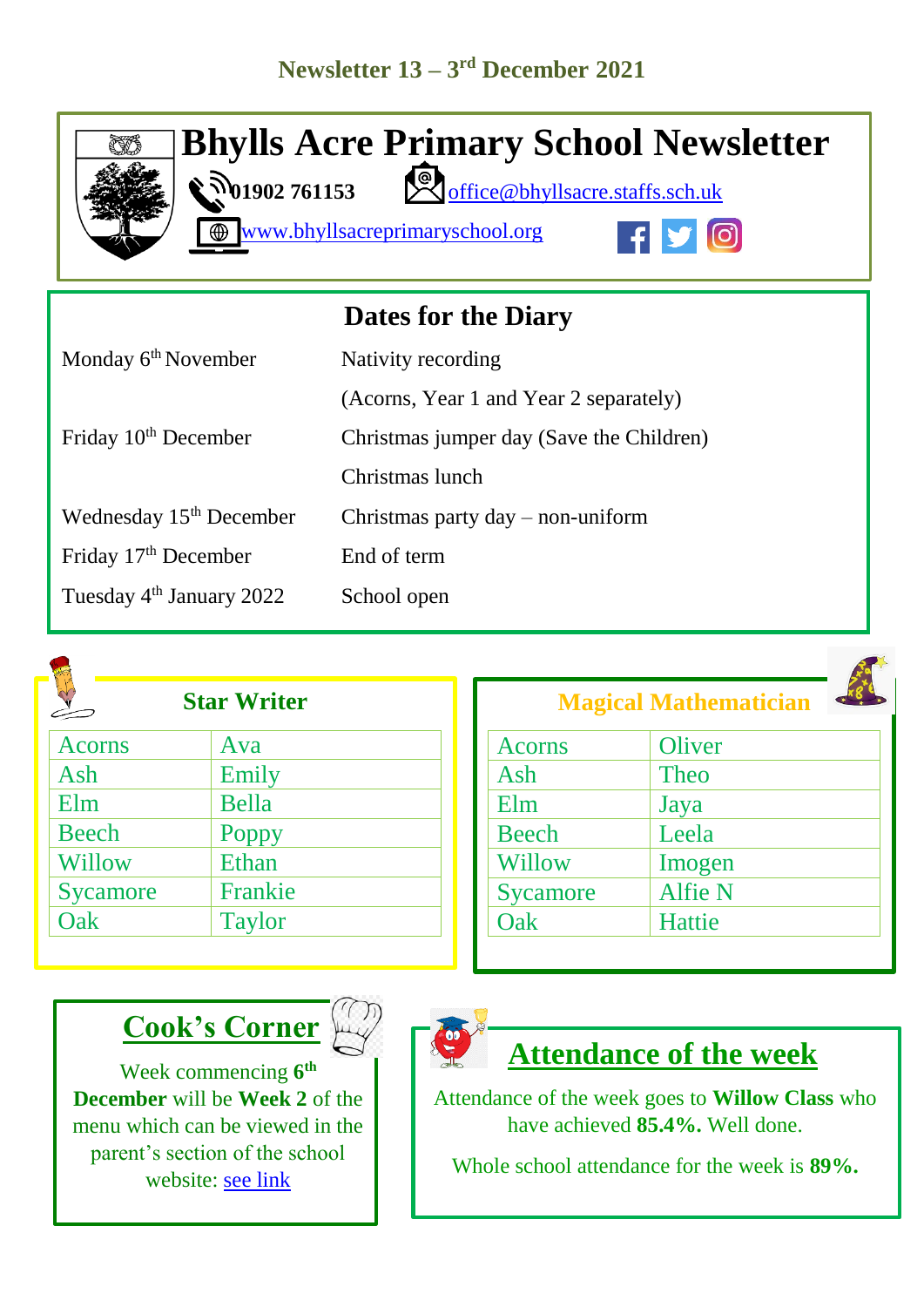#### **Newsletter 13 – 3 rd December 2021**



## **Special Mentions**

| <b>Class</b> | <b>Name</b> | <b>Special Mention</b>                                                                                                                                                                                                                                                                                                                                                                                                                            |
|--------------|-------------|---------------------------------------------------------------------------------------------------------------------------------------------------------------------------------------------------------------------------------------------------------------------------------------------------------------------------------------------------------------------------------------------------------------------------------------------------|
| Acorns       | Zarah       | Zarah has really impressed us this week with her super attitude towards<br>her learning. Zarah is enjoying exploring different writing tools and has<br>loved taking part in our phonics lessons and activities throughout the<br>week. Well done Zarah, keep it up!                                                                                                                                                                              |
|              | Kyrie       | Kyrie has been working really hard to listen carefully and follow the<br>classroom rules throughout the school day. He has settled into Acorns<br>well and has had a great week, being kind to his friends and helping the<br>teachers. Well done Kyrie, super work!                                                                                                                                                                              |
| Ash          | Evie        | Evie has really impressed us this week with her super attitude towards<br>learning. Evie has been working really hard this week and has shown<br>great enthusiasm working to explore her number bonds and has been<br>working extremely hard to form her numbers. Well done Evie! Keep it up!                                                                                                                                                     |
|              | Ollie       | Ollie is a kind and caring young man and always uses his manners to<br>everyone around him. He has been working extremely hard to form his<br>numbers and practice his phonics sounds. Well done Ollie, keep up the<br>great work. You are a superstar!                                                                                                                                                                                           |
| Elm          | Tao         | Tao has come back to school with a bounce in his step! He has made a<br>fantastic start to the week with excellent marks for spelling, grammar and<br>punctuation, showing everyone how much he learned during our online<br>lessons last week. Keep up the amazing effort, Tao, you are a superstar!                                                                                                                                             |
|              | Maya        | Maya has come back into Year 2 this week after contributing well during<br>our online lessons. It has been a joy to see how Maya's confidence has<br>grown throughout the week, especially wanting to share her fantastic<br>work with everyone else. Keep being the shining star that you are, Maya!                                                                                                                                             |
| <b>Beech</b> | Lois        | Lois is an enthusiastic learner who always gives her best effort. This<br>week she has really impressed me in maths with her confident recall of<br>the 3x table and her fabulous arithmetic skills which are improving on a<br>daily basis. She has also been a super participant in our fitness sessions<br>over the past few weeks as she is always so full of life and energy! You<br>are a joy to teach Lois - keep up the wonderful effort. |
|              | Jake        | Jake is a lovely, cheerful member of class 3 who comes into school<br>every day with a beaming smile. He never fails to work hard and give his<br>very best effort in every lesson. He is a lovely supportive friend to all of<br>his classmates and is always one of the first to congratulate and<br>celebrate the success of others. You are a delight to teach Jake - keep<br>being the lovely little boy you are. Well done!                 |
| Willow       | Luke        | Luke is a polite, helpful and hard-working member of Willow class.<br>Luke's arithmetic skills have improved significantly over the course of the<br>term, which is credit to his resilient and determined attitude. Luke is a<br>wonderful friend to all members of the class and sets a great example to<br>everyone at Bhylls Acre. Well done Luke, keep being you!                                                                            |
|              | Franceska   | Franceska is a wonderful member of Class 4. Over the past few weeks,<br>Fran has been putting in super effort with all of her tasks and it has been<br>great to see her confidence grow. Fran has also been trying<br>exceptionally hard with her times tables and is beginning to quickly recall<br>times table facts. Keep working hard, Fran. You're a Class 4 super star!                                                                     |
| Sycamore     | Evie        | Evie is an absolute joy to be around. She is a wonderful member of<br>Class 5 who brings an energetic approach to all aspects of school life.<br>Evie is a great friend to everyone and is always there to help us and her<br>peers.                                                                                                                                                                                                              |